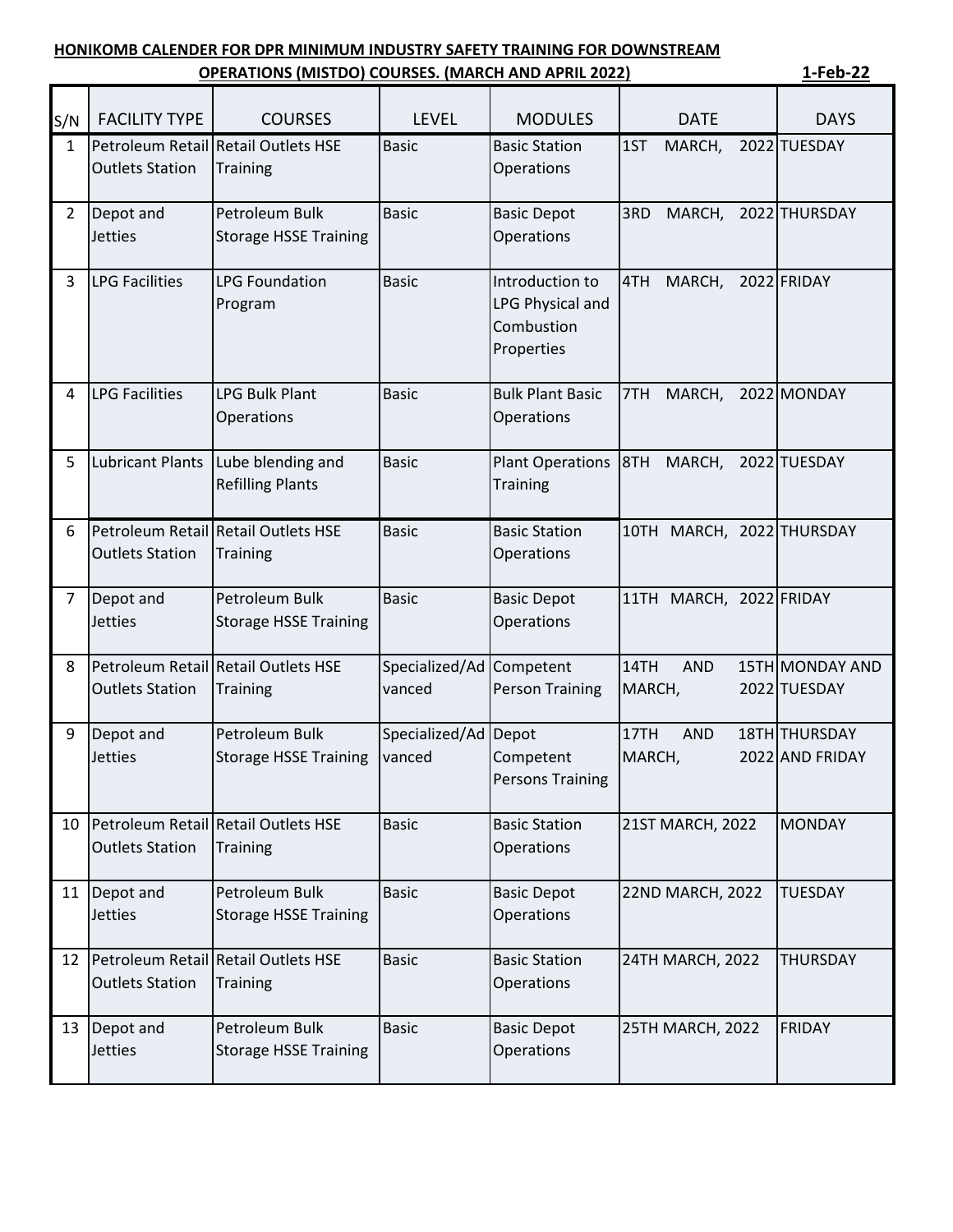| 14 | <b>LPG Facilities</b>       | <b>LPG Foundation</b><br>Program                       | <b>Basic</b>                       | Introduction to<br>LPG Physical and<br>Combustion<br>Properties | 28TH MARCH, 2022                    | <b>MONDAY</b>                        |
|----|-----------------------------|--------------------------------------------------------|------------------------------------|-----------------------------------------------------------------|-------------------------------------|--------------------------------------|
| 15 | <b>LPG Facilities</b>       | <b>LPG Bulk Plant</b><br>Operations                    | <b>Basic</b>                       | <b>Bulk Plant Basic</b><br>Operations                           | 29TH MARCH, 2022                    | <b>TUESDAY</b>                       |
| 16 | <b>Lubricant Plants</b>     | Lube blending and<br><b>Refilling Plants</b>           | <b>Basic</b>                       | <b>Plant Operations</b><br><b>Training</b>                      | 31ST MARCH, 2022                    | <b>THURSDAY</b>                      |
| 17 | <b>Outlets Station</b>      | Petroleum Retail Retail Outlets HSE<br><b>Training</b> | <b>Basic</b>                       | <b>Basic Station</b><br>Operations                              | <b>1ST APRIL, 2022</b>              | <b>FRIDAY</b>                        |
| 18 | Depot and<br><b>Jetties</b> | Petroleum Bulk<br><b>Storage HSSE Training</b>         | Specialized/Ad Depot<br>vanced     | Competent<br><b>Persons Training</b>                            | 4TH AND 5TH APRIL,<br>2022          | <b>MONDAY AND</b><br><b>TUESDAY</b>  |
| 19 | <b>Outlets Station</b>      | Petroleum Retail Retail Outlets HSE<br><b>Training</b> | Specialized/Ad Competent<br>vanced | <b>Person Training</b>                                          | 7TH AND 8TH APRIL,<br>2022          | <b>THURSDAY</b><br><b>AND FRIDAY</b> |
| 20 | <b>Outlets Station</b>      | Petroleum Retail Retail Outlets HSE<br><b>Training</b> |                                    | <b>Basic Station</b><br>Operations                              | 11TH APRI, 2022                     | <b>MONDAY</b>                        |
| 21 | Depot and<br><b>Jetties</b> | Petroleum Bulk<br><b>Storage HSSE Training</b>         | <b>Basic</b>                       | <b>Basic Depot</b><br>Operations                                | <b>12TH APRIL, 2022</b>             | <b>TUESDAY</b>                       |
| 22 | <b>Outlets Station</b>      | Petroleum Retail Retail Outlets HSE<br><b>Training</b> | <b>Basic</b>                       | <b>Basic Station</b><br>Operations                              | 14TH APRIL, 2022                    | <b>THURSDAY</b>                      |
| 23 | Depot and<br><b>Jetties</b> | Petroleum Bulk<br><b>Storage HSSE Training</b>         | <b>Basic</b>                       | <b>Basic Depot</b><br>Operations                                | <b>19TH APRIL, 2022</b>             | <b>TUESDAY</b>                       |
| 24 | <b>LPG Facilities</b>       | <b>LPG Foundation</b><br>Program                       | <b>Basic</b>                       | Introduction to<br>LPG Physical and<br>Combustion<br>Properties | 21ST APRIL, 2022                    | <b>THURSDAY</b>                      |
| 25 | <b>LPG Facilities</b>       | <b>LPG Bulk Plant</b><br>Operations                    | <b>Basic</b>                       | <b>Bulk Plant Basic</b><br>Operations                           | 22ND APRIL, 2022                    | <b>FRIDAY</b>                        |
| 26 | Depot and<br><b>Jetties</b> | Petroleum Bulk<br><b>Storage HSSE Training</b>         | Specialized/Ad Depot<br>vanced     | Competent<br><b>Persons Training</b>                            | 25TH AND 26TH<br><b>APRIL, 2022</b> | <b>MONDAY AND</b><br><b>TUESDAY</b>  |